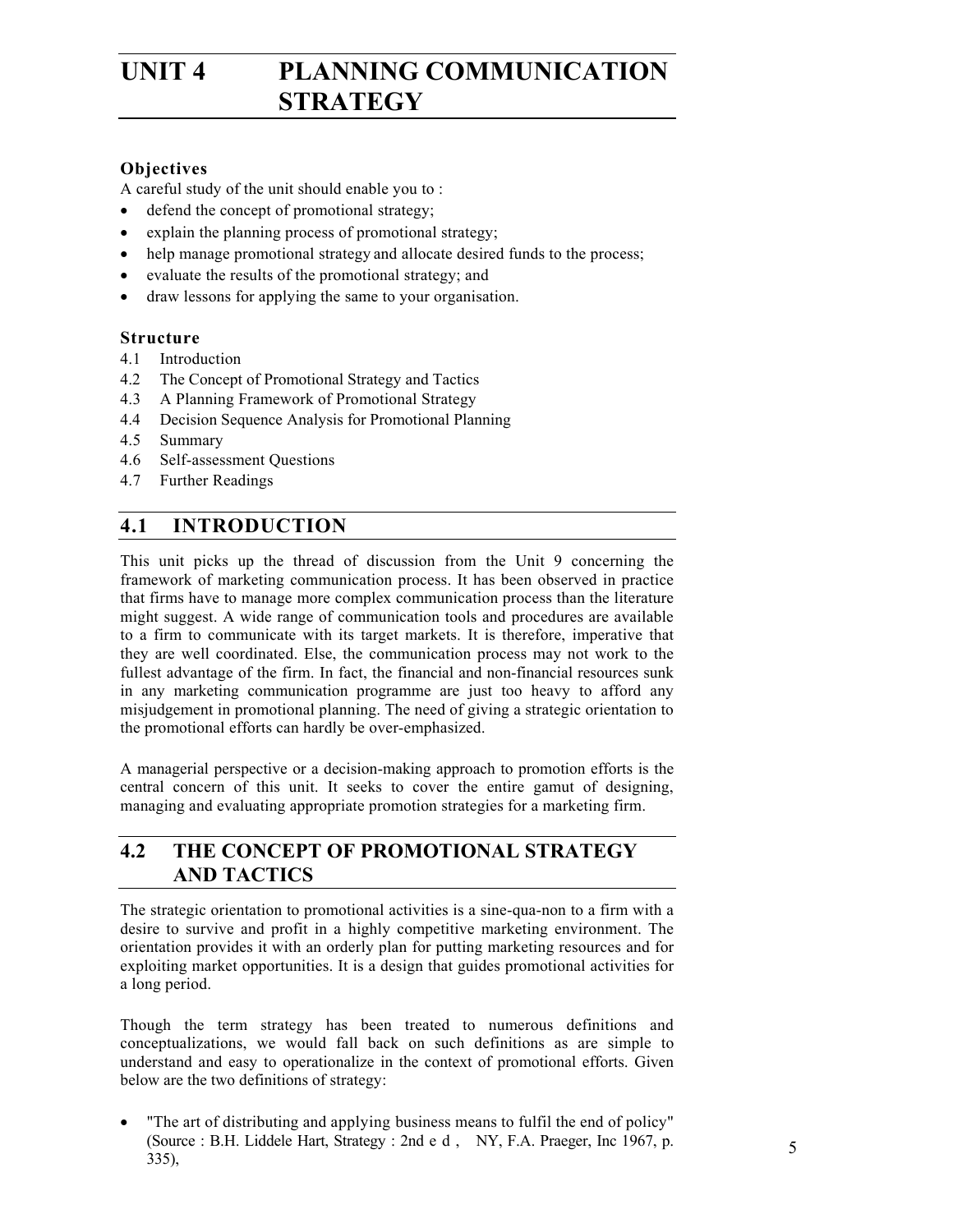Advertising Campaign<br>
Planning and Execution<br>  $\bullet$  The art and science of adapting and coordinating resources to-the attainment<br>  $\bullet$  The art and science of adapting and coordinating resources to-the attainment<br>  $\bullet$  Planc of an objective" (Source : D.T. Kollat, R.D. Blackwell and James F Robeson : "Strategic Marketing" NY, Holt Rineheart and Winston Inc. 1972, p. 14).

> From examining these descriptions of strategy, it is clear that strategy is the way of achieving the `ends' or `objectives' of a firm often termed as the corporate mission. it is a long term vision of what the business is or is striving to be. It reflects on the firm's 'self' and `self-ideal' image. When translated in the context of promotion efforts it will denote a long range view of what promotion will be and what it should be.

> It may be appropriate here to recall the proposition built in Unit 14 that marketing communication and promotional objectives stem out of the corporate objectives and marketing objectives. Figure 1 examines this relationship quite elegantly:





### **Activity 1**

Examine closely Figure 1 and state what could be the most appropriate corporate mission marketing objective(s) and promotional objectives for a company engaged in manufacturing and marketing solar heaters in India.

#### **Answer**

It's (a) corporate mission should be ………………………………………………………………………………………… ………………………………………………………………………………………

b) marketing objectives should be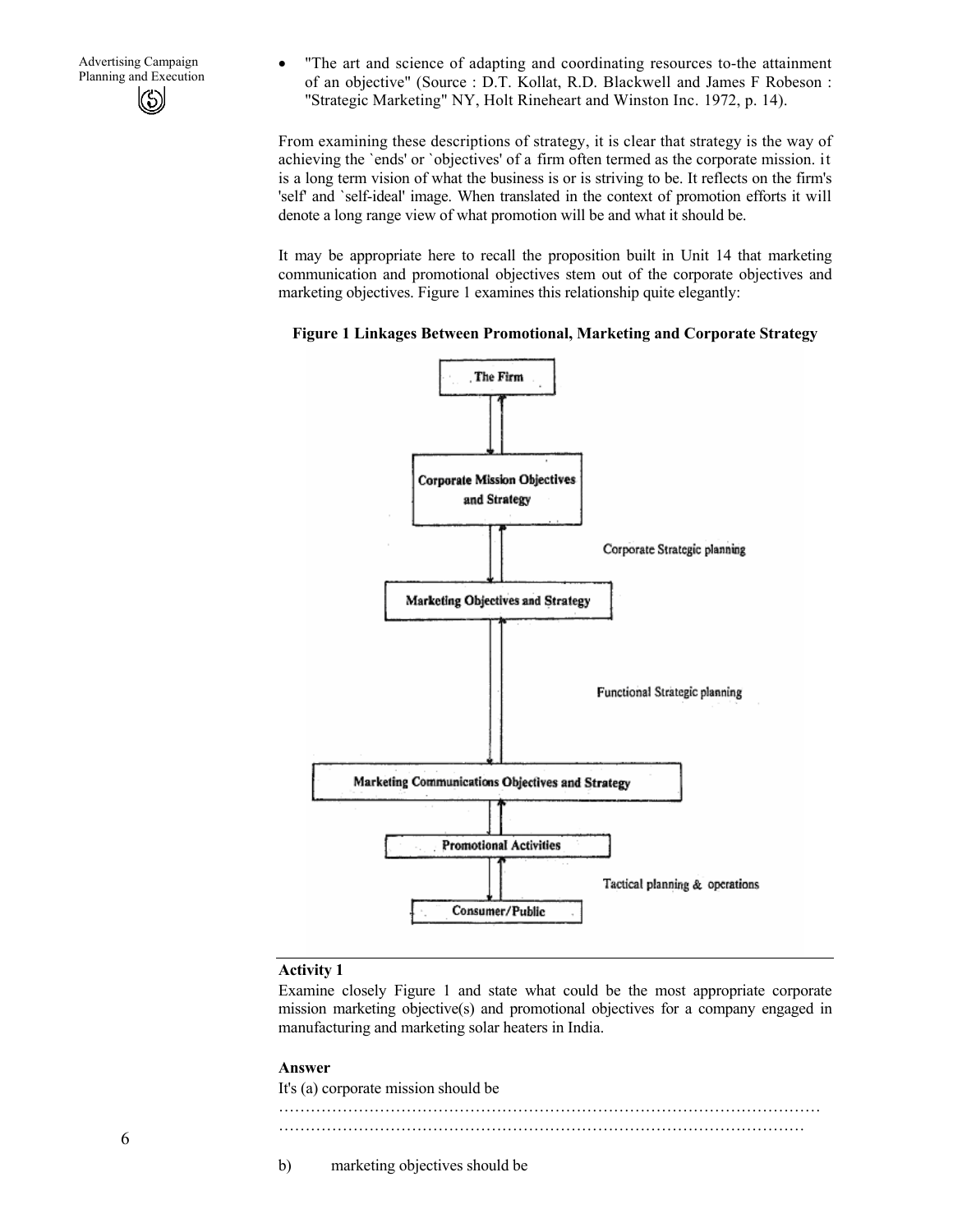# c) promotion objectives should be

In many leading texts on promotional strategy, the term, `tactics' is also used. Tactics are the ways for strategy application and involve a `deployment of resources with a view to implement strategy objective'. This will be amply clear by an illustration of two marketing firms-called A and B. Supposing that firm A has formulated a strategy of offering continuously new products in the market. Since new products take time in customer acceptance, marketing tactics for the firm would be to issue generous discount coupons to encourage first trial and repeat purchase rates.

……………………………………………….………………………………… …………………………………………………………………………………

Similarly, if company `B' has wished to introduce up-market products, it will have to use, inter-alia, tactics of attractive packaging and promotion of high-grade dealers.

### **Activity 2**

Identify an example each of promotional strategy and promotional tactics for the family planning and welfare in India.

### **Answer**

Promotional strategy for family planning and welfare would be

### While promotion tactics would include

…………………………………………………………………………………………

# **4.3 A PLANNING FRAMEWORK OF PROMOTIONAL STRATEGY**

After a company has gained understanding of what a promotional strategy is and its differentiation with promotion tactics, it turn its attention for evolving a planning framework of promotional strategy. Figure 2 provides an approach for planning promotional for a typical marketing firm. The approach comprises (a) situation analysis (b) setting up of objectives (c) allocation of funds (d) programming the elements of promotion (e) coordination and integration {f) measurement of effectiveness (g) evaluation and follow up. A brief explanation of each is given below:

# **Figure 2: Stages In Promotional Planning and Strategy**

# **1) Situation Analysis**

A) Demand

- Culture
- Attitudes
- Individual Differences
- Decision Process
- B) Definition and Identification of Target Markets
	- **Segmentation**
	- Positioning
- C) Competition
- D) Legal Consideration
- E) Internal Organizational Considerations
	- Personnel
	- **Monetary**
	- Established policies and procedures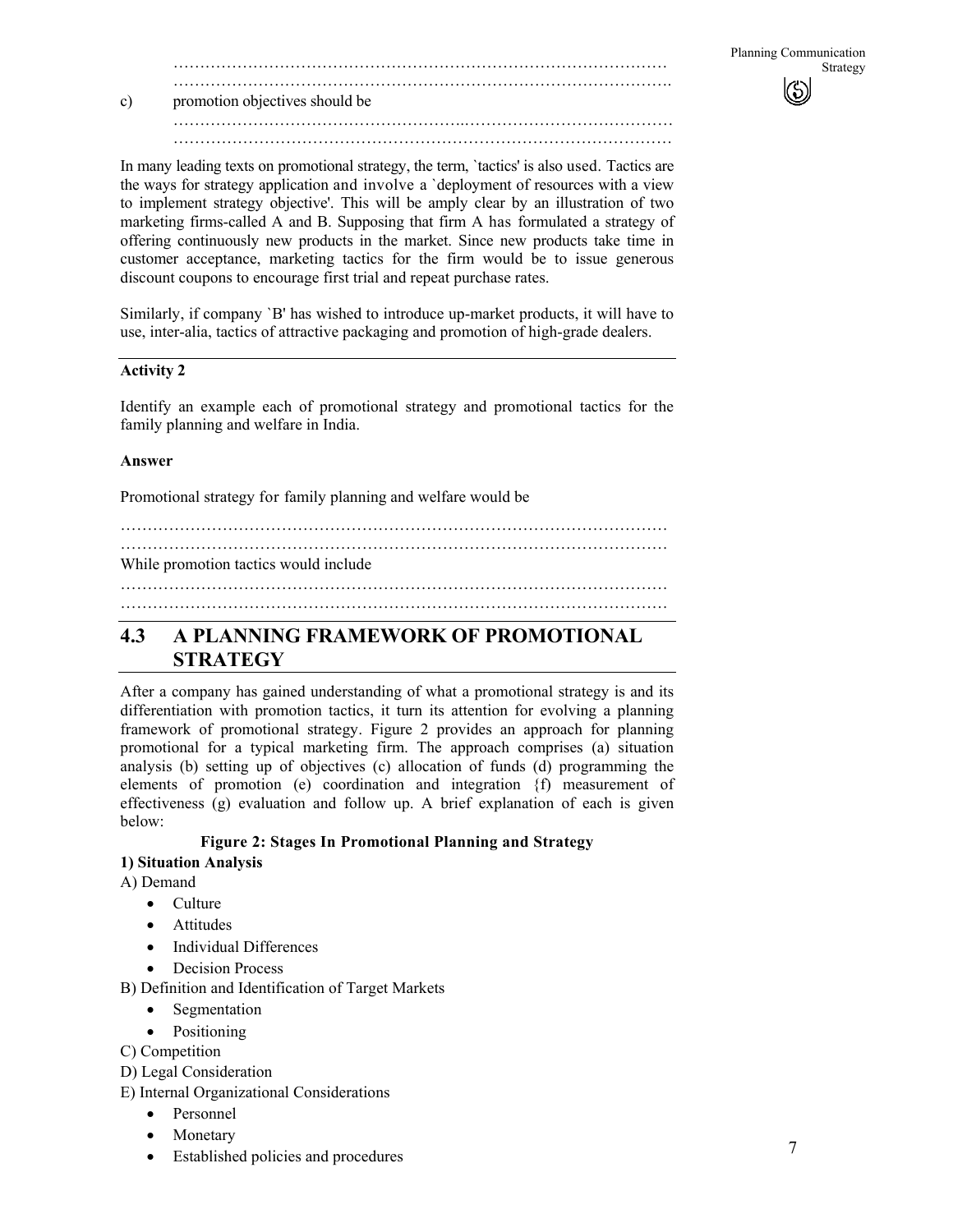Advertising Campaign Advertising Campaign<br>
Planning and Execution<br>
2) Establishment of Obiastives

### 2) **Establishment of Objectives**

- A) Relationship to Market Target
- B) Communication Message Objectives
- C) Sales Objectives

### 4) **Specification and Management og Programme Elements**

- A) Advertising
	- Analysis of Media Resources
	- Selection of Advertising Media
	- Message Determination
- B) Personal Selling
	- Analysis of Resources
	- Selection of Motivation, deployment, compensation and evaluation
- C) Stimulation of Re-seller Support
	- Analysis of Re-seller Resources
	- Stimulation of Performance
	- Improvement and Augmentation of performance
- D) Sales Promotion
- E) Supplemental Communication (Public) Relations
- An Assessment of Relevant Publics
- Determination of Media and Messages
- 5) **Coordination and Integration of Efforts** 
	- A) Achievement of Proper Balance between Programme Elements
	- B) Scheduling of Execution
	- C) Utilization of Personnel and Outside Services
	- D) Evaluation and Follow up
- 6) **Measurement of Effectiveness**

### 7) **Evaluation and Follow up**

**Source:** Adapted from J.F. Engel, M.R. Warshaw and T.C. Kinnear: "Promotional Strategy" **R.D. Irwin, 1987, p. 25.** 

### **Activity 3**

Examine closely the Figure 2 and comment about its relevance, utility or possible adaptation to a small organization selling plastic/poly' containers.

**Answer** ....................................................................................................

……………………………………………………………………………………….….

### **Situation Analysis**

The Promotion Planning begins, as it must, along with an analysis of promotion environment. The analysis extends to both external and internal environment. Among the major external environment variables, attention is focused on market demand; market competition and legal constraints on promotional activities.

As for internal environment, the focus will be on how the employees and publics within an organisation consider its capability, goodwill and resources for carrying out its marketing and promotional assignments.

### **Establishment of Promotional Objectives**

Objectives are expressions of where a firm would like to be in the future. As stated before, the promotional objectives are derivative of corporate mission and situation analysis. Table 14.1 detailes what could be possible objectives of promotion. Although the promotion objectives are normally for the direct utility of marketing managers only, it is advisable to have a macro view of these objectives so as to have a larger picture.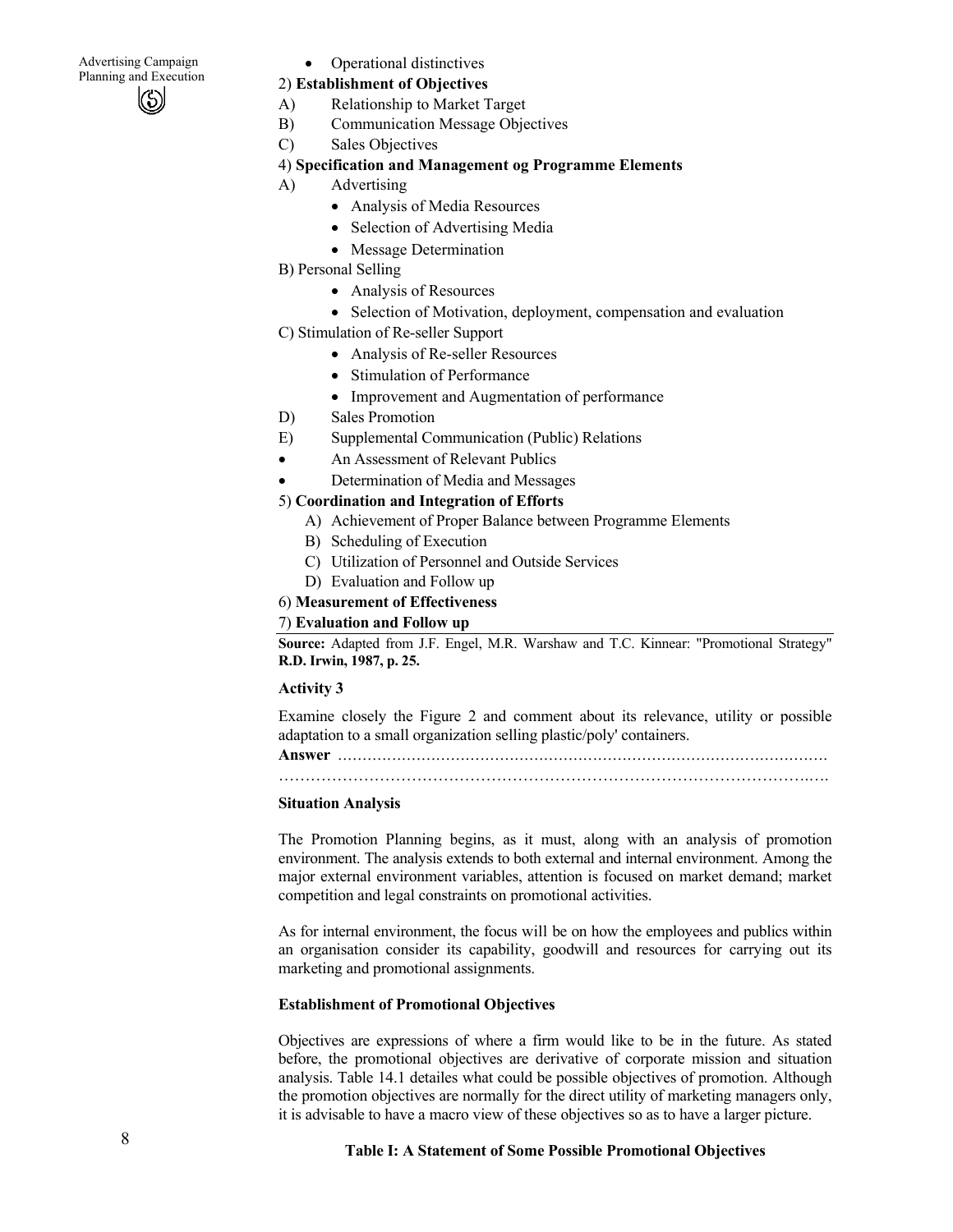- 1) Desired conditions to achieve in the consumer's mind<br>Strategy A) Clarify needs
	- 1) Make the consumer conscious of the difference between the objectives and the present position.
	- 2) Clarify the nature of this difference in his mind.
	- 3) Increase the magnitude of the differences in his mind.
	- 4) Provide some urgency about eliminating the difference.
	- 5) Make him feel more certain that a difference does exist now or in the future.

B) Increase Brand Awareness

- 1) Increase the breadth of awareness.
- 2) Increase the intensity of awareness.
- 3) Improve the timing of initial awareness in relation to purchase.
- 4) Increase the duration of awareness,
- 5) Improve the quality of the prospects made aware.
- 6) Improve the closeness of association between the need felt and this brand as a solution to it.

C) Increase Product Knowledge

- 1) Increase the consumers total knowledge about the brand.
- 2) Increase the ratio of favourable knowledge to unfavourable knowledge about this brand.
- 3) Improve the accessibility of this knowledge in the consumer mind.
- 4) Improve the accuracy of knowledge about the product in the consumers mind (eliminate unfavourable myths.)
- 5) Improve the appropriateness of consumer knowledge especially on unique points of product differentiation and hidden qualities.
- 6) Improve the credibility of consumer knowledge.
- D) Improve the, Company Image
- 1) . Progressiveness
- 2) Honesty
- 3) Reliability
- 4) Competence
- 5) Friendliness
- E) Improve the Brand Image
- 1) Improve consumer attitudes towards the product attributes (design capacity, expense, quality etc.) of the brand.
- 2) Improve customer attitudes towards the personality attributes (age, status, gender etc.) of the brand.

F) Increase Brand Preference

- 1) Increase the breadth of preference (the number of consumers that prefer the brand).
- 2) Increase the intensity of preference (the strength of preference).
- 3) Extend the time period of preference.

II) Desired Conditions to achieve in the Consumer's Behaviour

### A) Stimulate Search Behaviour

- 1) Increase store traffic
- 2) Increase enquiries
- 3) Increase other forms of product enquiries
- B) Increase Brand Trial Purchase
- 1) Increase the number of triers
- 2) Increase the quality of triers (i.e. triers with the greatest possibility of re-purchase).

C) Increase Re-purchases

- 1) Increase the frequency of purchase
- 2) Increase the volume of re-purchase (decrease cognitive dissonance) .
- 3) Extend the period of time over which re-purchase continue to be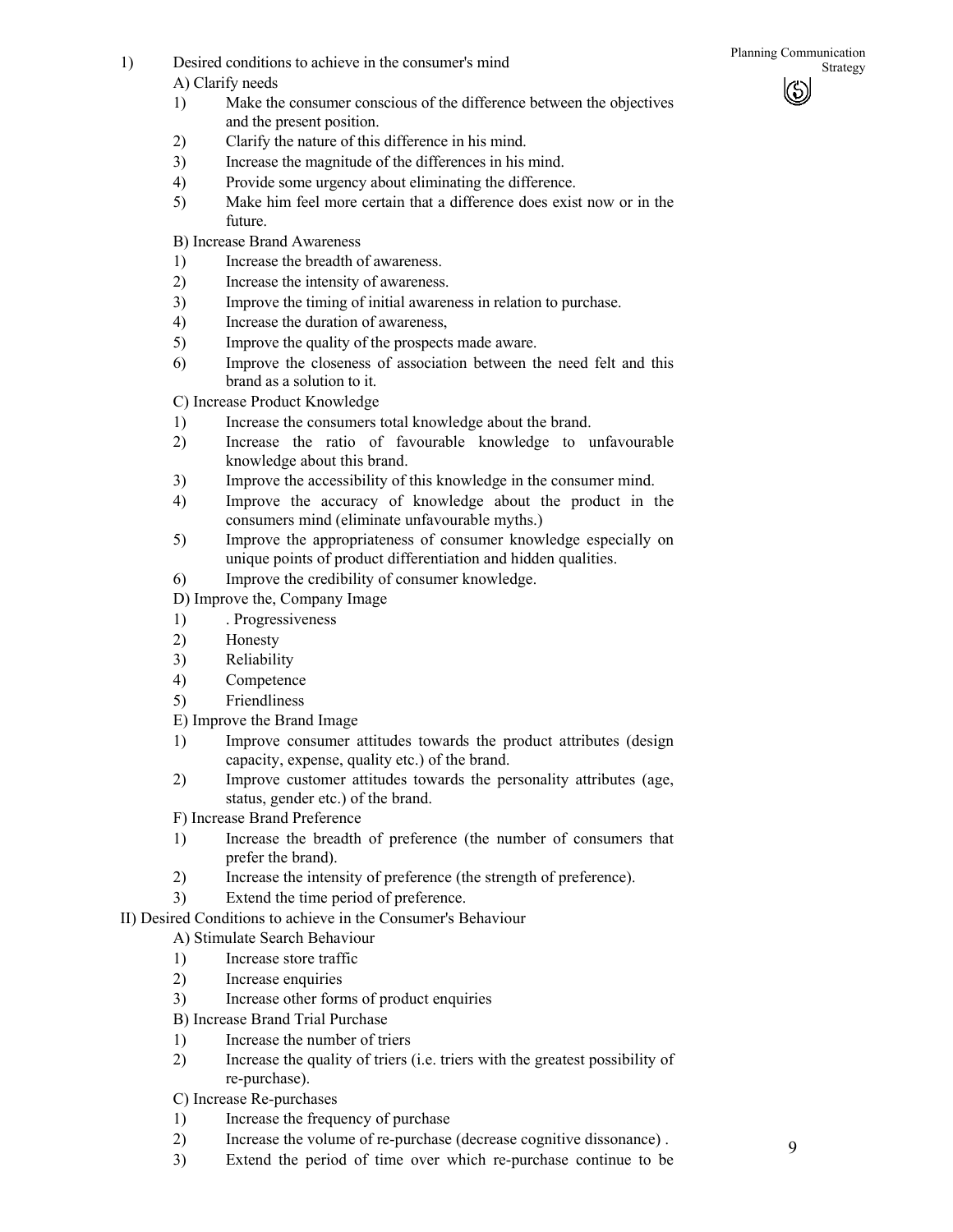made.

- D) Increase Voluntary Promotion by consumers of the brand.
- 1) Increase the quality and the amount of word of mouth communications among consumers
- 2) Increase favourable consumer feedback to dealers.

III) Desired Conditions to achieve for Corporate Position

A) Improve the financial position

- 1) Increase the sales. volume per year
- 2) Reduce the cost of sales per year
- 3) Increase the profits per year and/or Return on Investment
- 4) Extend the period of profit flow
- 5) Increase the certainty of profit flow

B) Increase the flexibility of the corporate image to facilitate future growth and/or diversification

C) Increase cooperation from the trade

- 1) Stimulate the enthusiasm of company sales representative
- 2) Increase the self space at retail outlets
- 3) Increase the completeness of inventory
- D) Enhance the company's reputation in the financial community
- E) Enhance the company's reputation among present and potential employees
- F) Increase the influence of public opinion concerning political issues related to corporate welfare
- G) Build up Management Ego

Source : M.W. Delozier (1976) : "The Marketing Communication Process", McGraw Hill Book Company, p. 279. 80. .

### **Activity: 4'**

Examine closely Table 14.1 and select the promotional objectives relevant to (a) the Post and Telegraph Department (b) Railways.

**Answer**…………………………………………………………………………………

………………………………………………………………………………………… …………………………………………………………………………………………

…………………………………………………………………………………………

### **Role Assignment to Promotional Elements**

In a promotional strategy, marketers endeavour to arrive at the best possible mix of promotional elements. These elements are **advertising,** resellers **support** (wholesalers and retailers) personal selling, sales promotion etc. Figure 14.3 explains linkages between various promotion elements and the hierarchy of effects :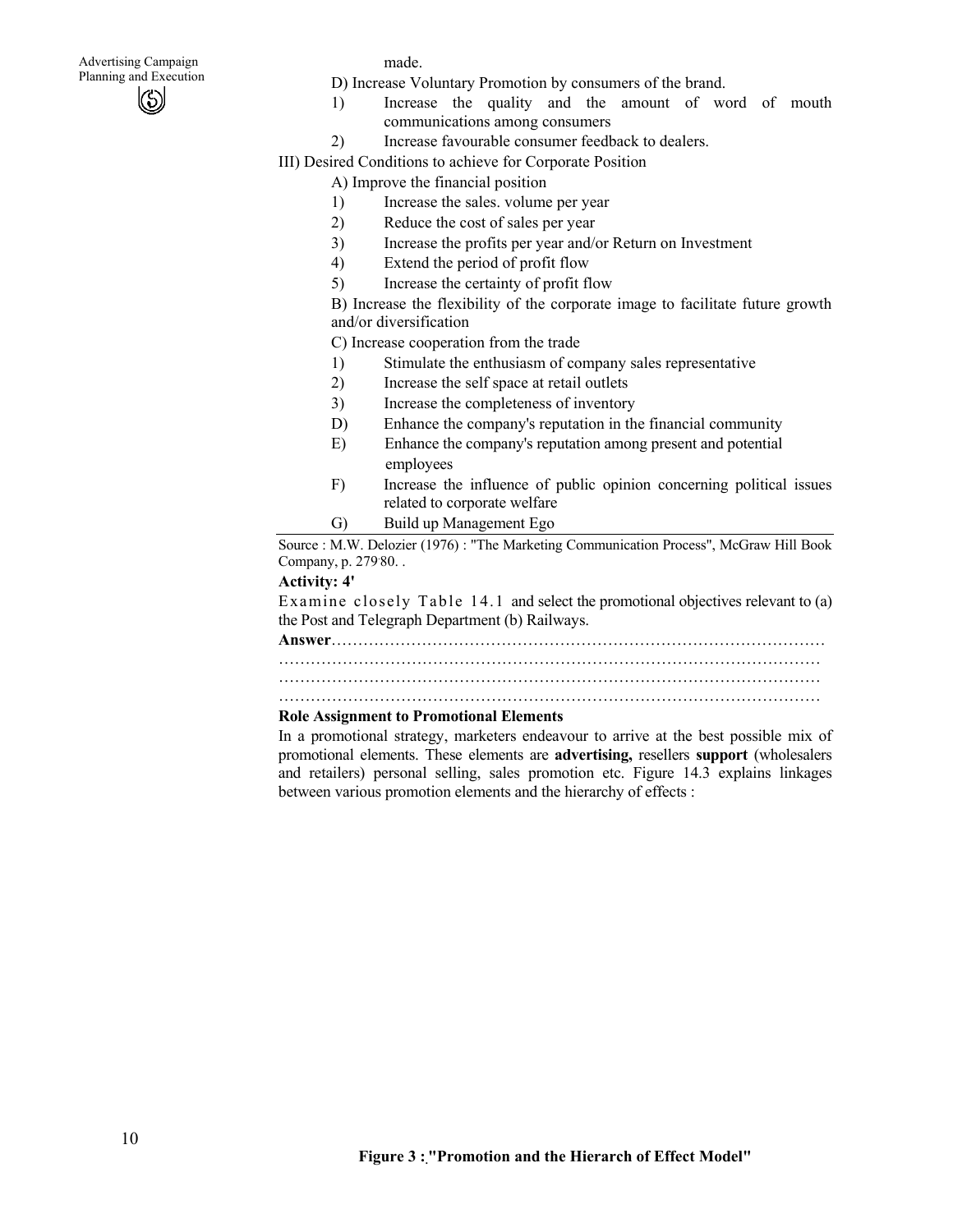

**Source :** R. Havide & G.A. Steiner : A Model to Predictive Measurement Advertisement Effectiveness Journal of Marketing. Vol. 25 October 1961, P. 61.

#### **Co-ordination and Integration of Promotional Efforts**

Past research has brought out what separates a successful strategy from a nonsuccessful one. Tha major factor is effective coordination and integration of various efforts. The same is true for promotional strategy.

A promotion co-ordinator thus, has to ensure that unless otherwise required, advertising should not over-shadow personal selling for a given productor vice-versa. Similarly, a careful decision has to be taken for involving outsiders like advertisement agency, market research and media buying services in your promotional efforts. A proper balance is to be arrived at between management and outside experts thinking.

#### **A Budgeting Framework for Promotional Strategy**

In approaching to initiate budgeting for promotional strategy, the decision makers are confronted with question: How much should be spent' unfortunately, answers are difficult to come by. Moreover they vary substantially.

This section intends specifically to deal with the issue and to present several techniques for

Determining promotional budgets or funds allocation. It should, however, be cautioned here that these methods aim to reduce the subjective bias in allocation decision. They can never eliminate it entirely.

The framework for funds allocation in promotion begins with the objectives. Figure 14.4 provides a graphic illustration of the same

Planning Communication

 $\left(\bullet\right)$ 

Strategy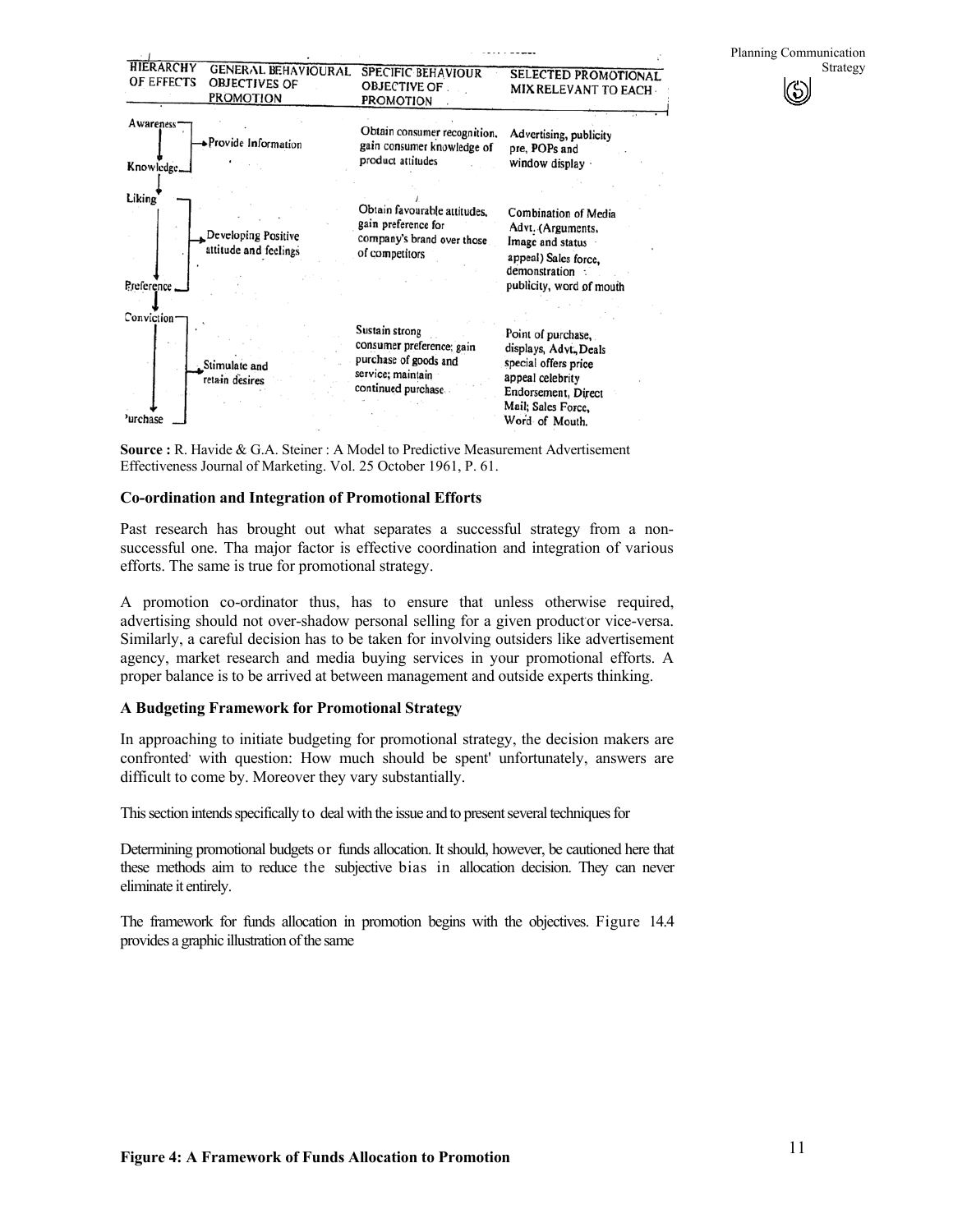

#### **a) Techniques of determining promotional Budgets**

Traditionally, many of techniques are available to help decision makers in allocating funds to promotional *activities. Table 2* summarises each of them,

| Techniques |                           | illustration                                                                                                                                                                                                                                                                                                                      |  |  |  |
|------------|---------------------------|-----------------------------------------------------------------------------------------------------------------------------------------------------------------------------------------------------------------------------------------------------------------------------------------------------------------------------------|--|--|--|
| $\bf{I}$   | Arbitrary                 | If the current year's promotion budget is Rs. 1,20,000 and the next year is<br>expected to be a good year, the decision is taken to increase funds allocation<br>by 10 to 15%. Thus, the allocation will stand between Rs. 1,40,000-1,50,000<br>for the next year.                                                                |  |  |  |
| 2)         | Percentage of sales       | If the present promotion funds percentage is 10%, for every sale worth<br>Rs. 100, Rs. 10 is spent on promotion. Thus, if next year's sales are forecast<br>to be Rs. 1 crore, the promotional budget will be fixed at Rs. 10 lakhs.                                                                                              |  |  |  |
| 3)         | Competitive parity        | If the current year's promotion budget is Rs. 1,20,000 and the closest<br>competitor is expected to increase its promotion budget by 4%, the firm too<br>follows this strategy and establishes the budget allocation at Rs. 1,24,800 next<br>year.                                                                                |  |  |  |
|            | All you can afford        | If a firm has a total marketing budget of Rs. 10 lakhs, out of which<br>Rs. 5,00,000 are allocated for distribution, Rs. 4,00,000 for product testing,<br>and Rs, 30,000 for consumer surveys, then remaining Rs. 1,20,000 is left for<br>advertising, personal selling, and sales promotions.                                    |  |  |  |
|            | <b>Objective and task</b> | If the firm has three goals for next year : (i) increase sales of brand A by 5%,<br>(ii) introduce brand B and attain recognition by 15% of the target market,<br>(iii) and improve positive rating of the company from 60 to 75%, the promotional<br>tasks and tools needed to achieve these goals will be allocated separately. |  |  |  |

#### **Table 2: A Description. of Promotional Budgeting Techniques**

It is clear that all the techniques have their own merits and demerits and may not be 'recommended to every company universally. Similarly, even a company may change over from one technique to another in a given period, for allocating promotional funds.

On the whole, the' `Objective and Task' method of funds allocation seems to be the most rational and equitable. It is based on a built-up approach that aggregates that cost of performing those tasks that are needed to reach stated objectives, Then only it determines the total promotional appropriation. The research studies also have verified its greater popularity and use among all the techniques mentioned thus far.

#### **b) Modification in Promotional Budgets**

Even if a suitable technique has been identified, it may become necessary fora firm to further fine tune it for fund allocation, There could be three reasons for the modification. Different geographic conditions are the first to *force* a change in funds allocation. Thus,

Bombay may account for the largest promotional budgets even though the allocation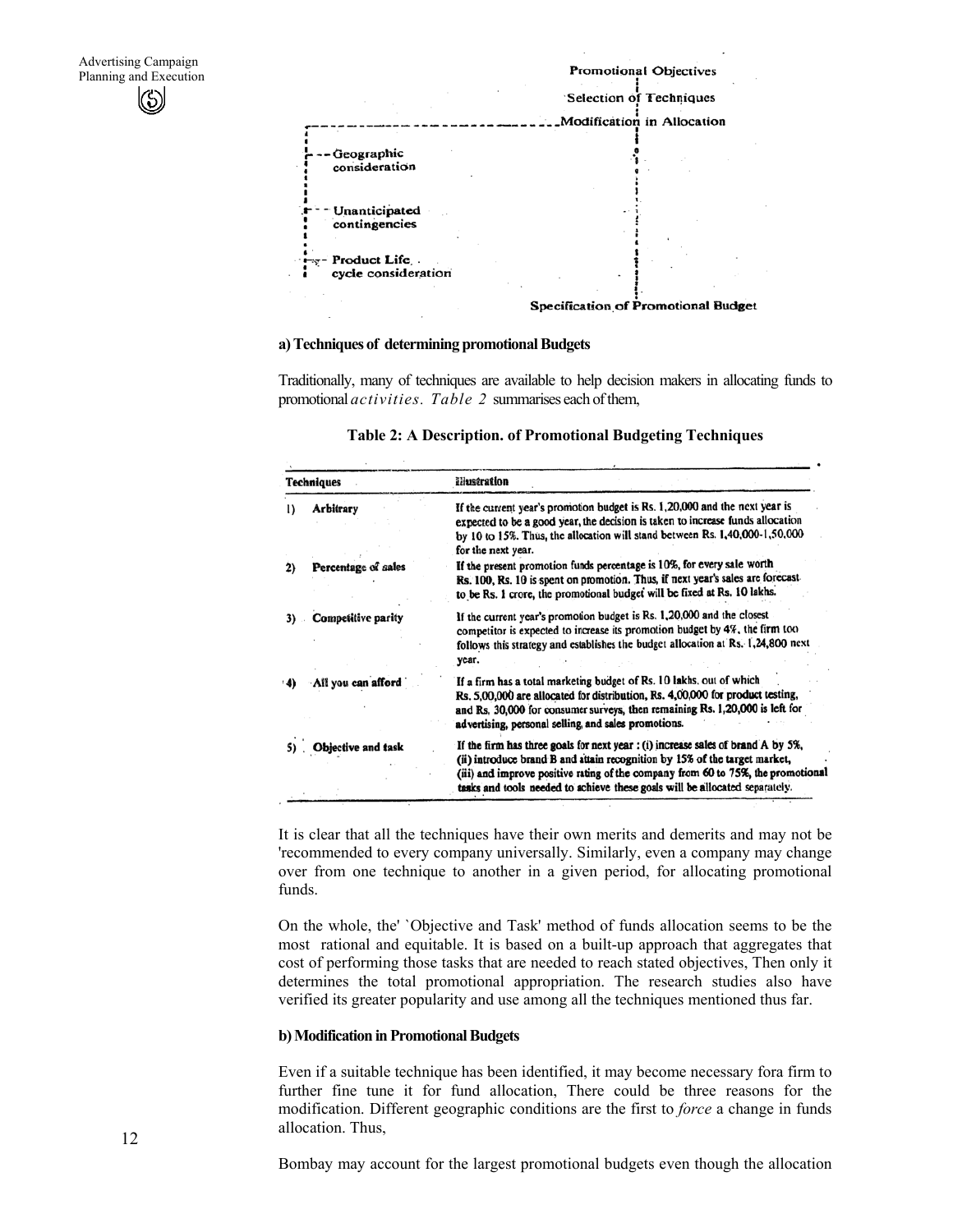for Western region may not be high for promoting the products. The second reason for Strategy change emanates from the different stages of product life cycle (PLC). It is, thus, logical to spend more during the launch phase of product than the growth stage of product when it has stabilized. Finally, unanticipated contingencies may call for a modification in promotional budget. For instance, the promotional funds were increased by Reliance in 1989, to assure its investors about the working of its `Patalganga' plant complex when unusal heavy floods in Bombay badly hit the plant.

Planning Communication  $\binom{c}{b}$ 

#### **Activity 5**

- I) Recommend a funds allocation technique for promotional purposes to :
- a) a political party for its advertisement for the general elections;
- b) a new company with a totally new product; and
- c) an established company with a new product.
- II) Explain why you have chosen the technique?

#### **Answer**

| a) |  | $\begin{minipage}{0.9\linewidth} \begin{tabular}{l} \hline \multicolumn{3}{l}{} & \multicolumn{3}{l}{} & \multicolumn{3}{l}{} & \multicolumn{3}{l}{} \\ \multicolumn{3}{l}{} & \multicolumn{3}{l}{} & \multicolumn{3}{l}{} & \multicolumn{3}{l}{} \\ \multicolumn{3}{l}{} & \multicolumn{3}{l}{} & \multicolumn{3}{l}{} & \multicolumn{3}{l}{} \\ \multicolumn{3}{l}{} & \multicolumn{3}{l}{} & \multicolumn{3}{l}{} \\ \multicolumn{3}{l}{} & \multicolumn{3}{l}{} & \multicolumn{3}{l}$ |  |
|----|--|-------------------------------------------------------------------------------------------------------------------------------------------------------------------------------------------------------------------------------------------------------------------------------------------------------------------------------------------------------------------------------------------------------------------------------------------------------------------------------------------|--|
|    |  |                                                                                                                                                                                                                                                                                                                                                                                                                                                                                           |  |
|    |  |                                                                                                                                                                                                                                                                                                                                                                                                                                                                                           |  |
|    |  |                                                                                                                                                                                                                                                                                                                                                                                                                                                                                           |  |

#### **Measurement of Effectiveness**

The promotional strategy, being so costly and resource-consuming, has to show tangible results. In other words, effectiveness measurement is a must. Doing it, however, is a different proposition than recommending it because both `measurement' and `effectiveness' have been subjected to a variety of interpretations. It has become virtually impossible to satisfy all effectiveness criteria. In Unit 18 of Block 4 an attempt has been made to identify relevant methods, techniques and their working for measuring effectiveness of promotional efforts.

#### **Evaluation and Follow up**

At this stage, marketers have to evaluate implementation and efforts of the promotional strategy; identify the gaps between its objectives and results; and plan action for its follow up. This way, chances of making the same mistakes again and yet all over again, are reduced considerably. It also ensures that lessons are learnt from deficiencies. Finally, notwithstanding the presence of subjective perceptions in evaluation, accountability needs to'. be fixed for doing both right and wrong things in the promotion strategy. For this reason alone, the evaluation and follow up of promotional strategy is inescapable.

#### **Activity 6**

Review the promotional planning as described in Section 14.3, and comment whether it will be appropriate for promotion of: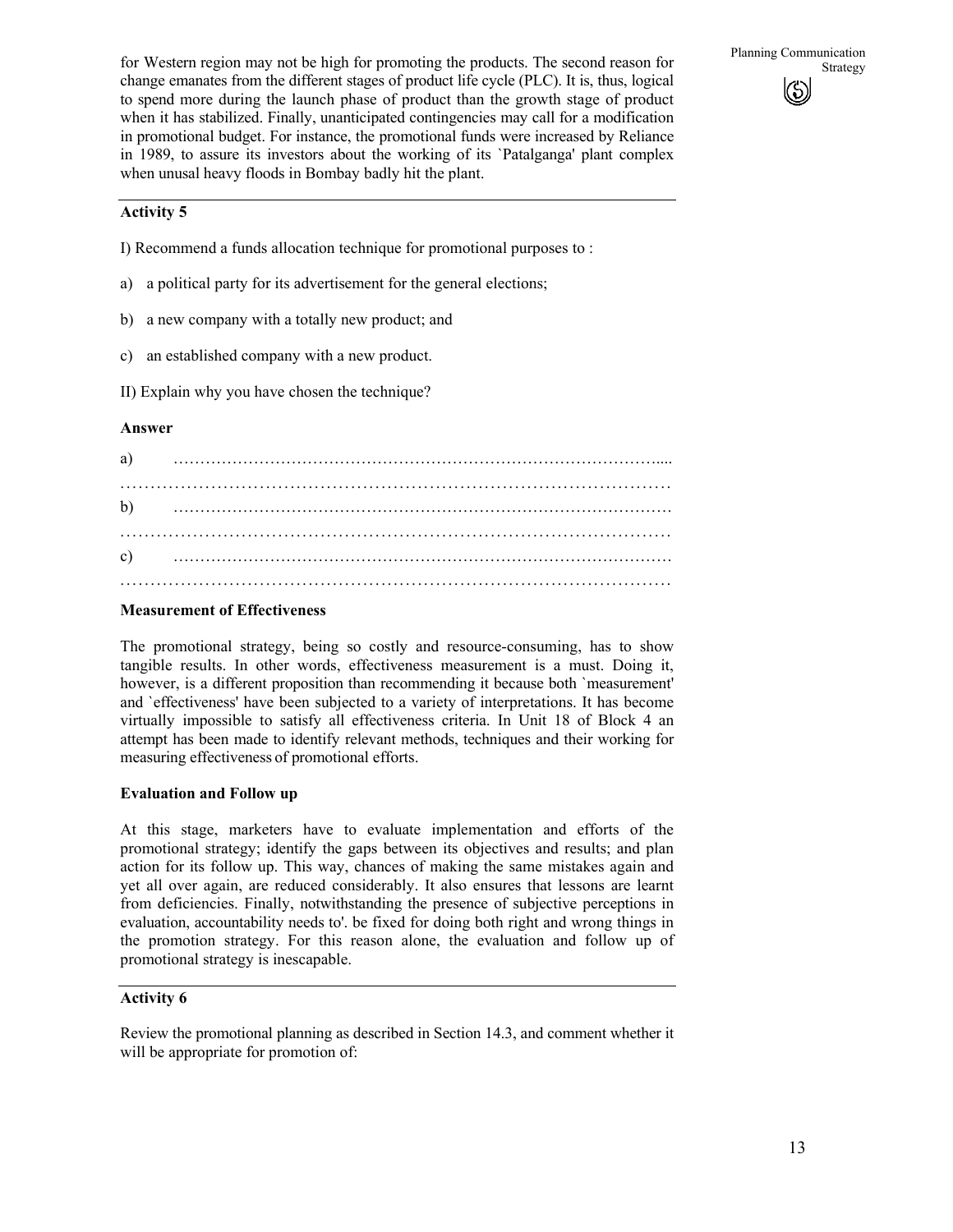|              |                                   | Very<br>much | Much | Not<br>much | Can't<br>say |
|--------------|-----------------------------------|--------------|------|-------------|--------------|
| a)           | <b>Industrial Product Company</b> |              |      |             |              |
| b)           | <b>Consumer Product Company</b>   |              |      |             |              |
| $\mathbf{c}$ | Service Product                   |              |      |             |              |
| d)           | Non-Profit Organization           |              |      |             |              |
| e)           | Government Agencies               |              |      |             |              |
|              | Individuals                       |              |      |             |              |
| g)           | Ideas                             |              |      |             |              |

# **4.4 DECISION SEQUENCE ANALYSIS FOR PROMOTIONAL PLANNING**

Figure 5 illustrates a decision sequence analysis for promotional strategy. It provides an illustration of the stages in the promotional planning framework discussed in the previous section. It should be noted that the decision sequence analysis is:

• based on an `adaptive' process. It, thus, includes systematic procedures for gathering information and bringing about modification when needed in the promotional planning.

• based on the proposition that the promotional planning is a continual and ongoing process. Evaluation, feedback and follow up are the integral parts of the process that provide it with vitality and relevance in the changing needs of promotion.